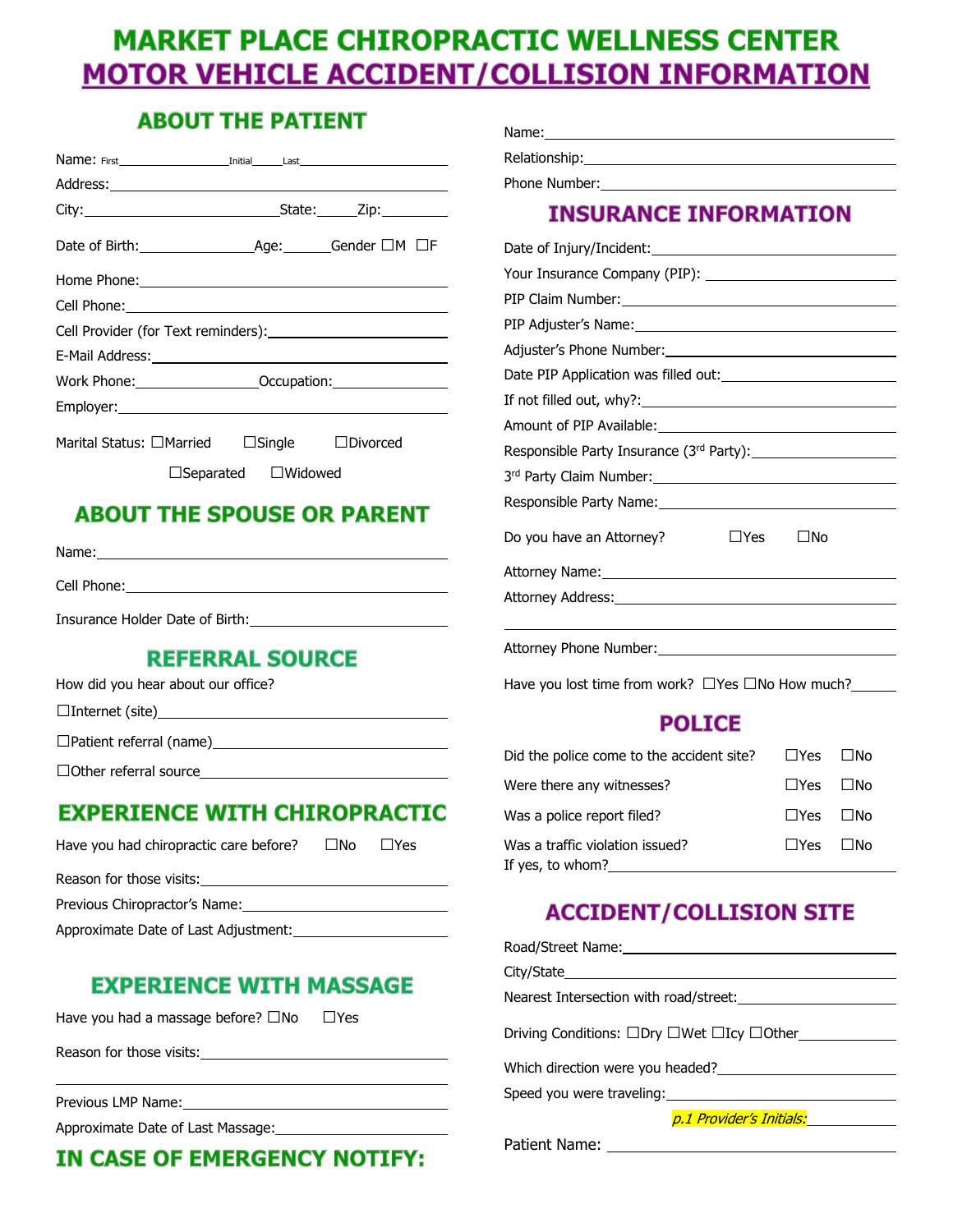### **YOUR VEHICLE**

Make and Model of vehicle you were in:

|                                                |  | Were you wearing a seatbelt?           |            | l IYes          | l INo |
|------------------------------------------------|--|----------------------------------------|------------|-----------------|-------|
|                                                |  | If Yes, what type?                     | $\Box$ Lap | $\Box$ Shoulder |       |
|                                                |  | Was the vehicle equipped with airbags? |            | $\Box$ Yes      | ⊟No   |
| If yes, did they inflate properly?             |  | $\Box$ Yes                             | l INo      |                 |       |
| Did your seat have a headrest?                 |  | ∏Yes                                   | l INo      |                 |       |
| If yes, what was the position of the headrest? |  |                                        |            |                 |       |
| $\Box$ Midposition $\Box$ High<br>l ILow       |  |                                        |            |                 |       |

#### **OTHER VEHICLE**

| Make and Model of other vehicle:             |
|----------------------------------------------|
| Which direction was other vehicle traveling? |
| Speed other vehicle was traveling:           |
|                                              |
| Address of other driver:                     |

#### **IMPACT**

| Did your vehicle impact another vehicle? | $\Box$ Yes $\Box$ No |  |
|------------------------------------------|----------------------|--|
| Did your vehicle impact a structure?     | ∏Yes ∏No             |  |
| If yes, please explain:                  |                      |  |

Did any part of your body strike anything in the vehicle?

□Yes □No If yes, explain: <u>■</u>

Was impact from: □Front □Rear □Left □Right

□Other

At time of impact were you looking:

| □Straight ahead □Left □Right □Down □Up |  |  |  |  |
|----------------------------------------|--|--|--|--|
|----------------------------------------|--|--|--|--|

| Were both hands on the steering wheel? $\Box$ Yes $\Box$ No  |                      |                          |
|--------------------------------------------------------------|----------------------|--------------------------|
| If no, which hand was on the wheel? $\Box$ Left $\Box$ Right |                      |                          |
| Was your foot on the brake?                                  | $\Box$ Yes $\Box$ No |                          |
| If yes, which foot was on the brake?                         |                      | $\Box$ Left $\Box$ Right |

Date:

### **PATIENT CONDITION**

| Were you: $\Box$ Surprised by impact $\Box$ Braced for impact<br>Were you unconscious immediately after the accident? |
|-----------------------------------------------------------------------------------------------------------------------|
| $\Box$ Yes $\Box$ No If yes, for how long?<br>Please describe how you felt immediately after the                      |
| Did you go to the hospital or medical clinic? $\Box$ Yes $\Box$ No                                                    |
| When did you go? $\Box$ Immediately after the accident                                                                |
| $\Box$ Next day $\Box$ 2 or more days after the accident<br>How did you get to the hospital?                          |
| $\Box$ Ambulance $\Box$ Private transportation<br>Name of Hospital/Clinic: Name of Hospital/Clinic:                   |
|                                                                                                                       |
| Treatment Received: University of the Contract of Treatment Received:                                                 |
|                                                                                                                       |
| Other health care professionals seen for this injury:                                                                 |
| Name/Address of Primary Care Provider and date of last visit:                                                         |
|                                                                                                                       |
| Height: Weight: Dominant Hand:                                                                                        |
| Exercise: □Seldom □_X per week □Daily                                                                                 |
| How much water do you drink every day?                                                                                |
| How many servings of Fruits & Vegetables do you eat daily?                                                            |
| Do you take Whole Food supplements? $\square$ No $\square$ Yes                                                        |
| Do you take Omega-3 fatty acid supplements? $\Box$ No $\Box$ Yes                                                      |
| Do you take Vitamin D3? □No □Yes Dosage                                                                               |
| Do you take Probiotics? □No<br>$\sqcup$ Yes                                                                           |
| Do you smoke or use tobacco? $\square$ No $\square$ Yes How much?                                                     |
| Do you drink alcohol? $\square$ No $\square$ Yes $\square$ X per week                                                 |
| Do you wear orthotics or shoe inserts? $\square$ No<br>$\sqcup$ Yes                                                   |

Patient Name: **Example 2** and the set of the set of the set of the set of the set of the set of the set of the set of the set of the set of the set of the set of the set of the set of the set of the set of the set of the s

p. 2 Provider's Initials: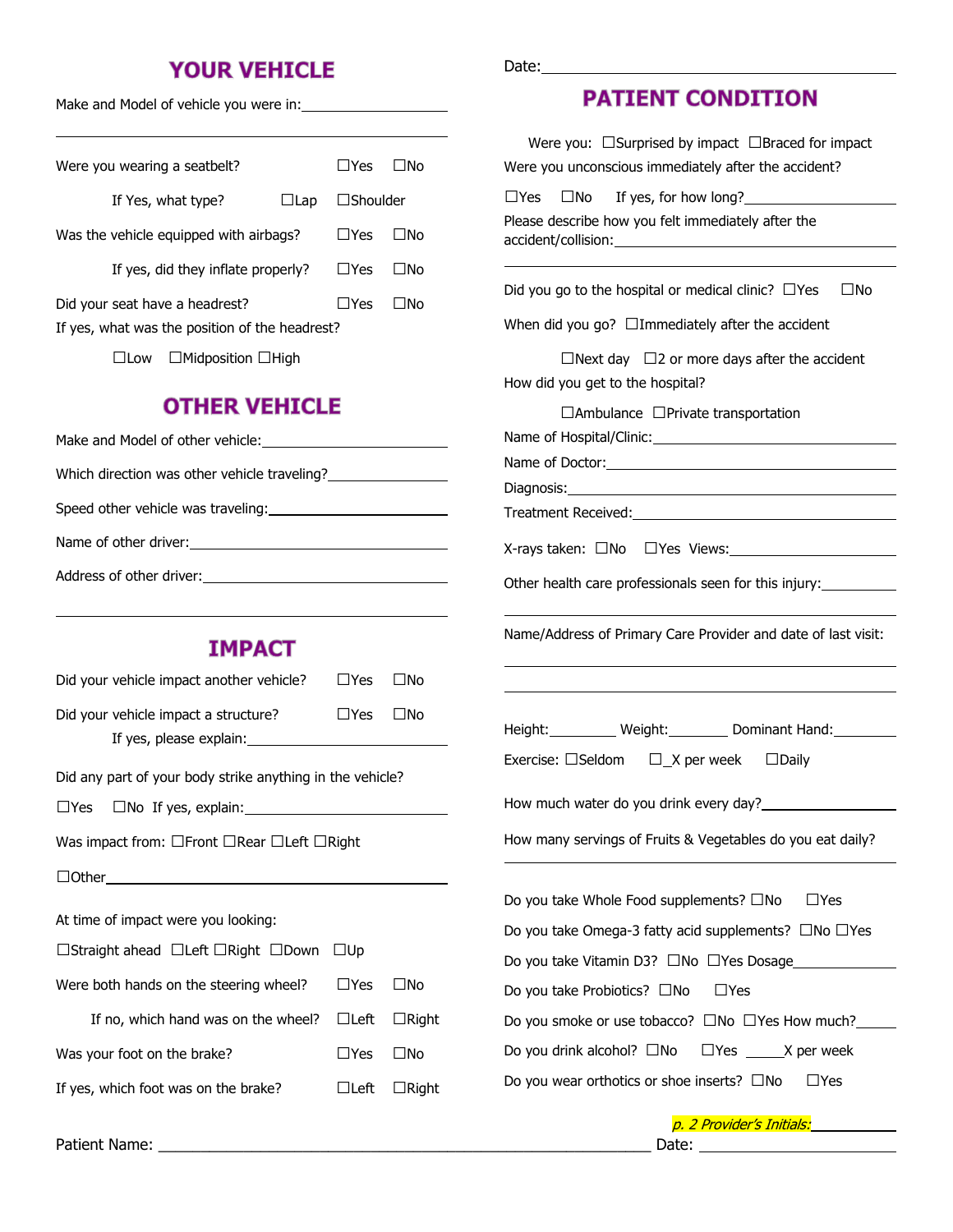#### **Describe in detail, in your own words, how the crash/accident happened:**

Current Conditions - Injuries - Symptoms:

| <b>Condition - Injury</b><br>- Symptom             | $\mathbf{1}$ .                                                              | 2.                                                                          | 3.                                                                          | 4.                                                                             |
|----------------------------------------------------|-----------------------------------------------------------------------------|-----------------------------------------------------------------------------|-----------------------------------------------------------------------------|--------------------------------------------------------------------------------|
| Date it began?                                     |                                                                             |                                                                             |                                                                             |                                                                                |
| In general, better<br>with, when?                  |                                                                             |                                                                             |                                                                             |                                                                                |
| In general, worse<br>with, when?                   |                                                                             |                                                                             |                                                                             |                                                                                |
| How would you                                      | $\Box$ ache $\Box$ dull $\Box$ sharp<br>$\Box$ stabbing $\Box$ throbbing    | $\Box$ ache $\Box$ dull $\Box$ sharp<br>$\Box$ stabbing $\Box$ throbbing    | $\Box$ ache $\Box$ dull $\Box$ sharp<br>$\Box$ stabbing $\Box$ throbbing    | $\Box$ ache $\Box$ dull $\Box$ sharp<br>$\Box$ stabbing $\Box$ throbbing       |
| describe the pain?                                 | $\Box$ other                                                                | $\sqcap$ other                                                              | $\sqcap$ other                                                              | $\Box$ other                                                                   |
| Does the pain or<br>symptom radiate<br>or go?      | $\Box$ yes $\Box$ no<br>$\Box$ if yes, where?                               | $\Box$ yes $\Box$ no<br>$\Box$ if yes, where?                               | $\Box$ yes $\Box$ no<br>$\Box$ if yes, where?                               | $\Box$ yes $\Box$ no<br>$\Box$ if yes, where?                                  |
| When awake -<br>the pain/symptom<br>is noticeable? | $\Box$ >76% of the time<br>$\square$ 51-75% $\square$ 26-50%<br>$\Box$ <25% | $\Box$ >76% of the time<br>$\square$ 51-75% $\square$ 26-50%<br>$\Box$ <25% | $\Box$ >76% of the time<br>$\square$ 51-75% $\square$ 26-50%<br>$\Box$ <25% | $\square$ >76% of the time<br>$\square$ 51-75%<br>$\Box$ 26-50%<br>$\Box$ <25% |

| <b>Condition - Injury</b><br>- Symptom             | 5.                                                                                       | 6.                                                                                         | 7 <sub>1</sub>                                                                           | 8.                                                                                       |
|----------------------------------------------------|------------------------------------------------------------------------------------------|--------------------------------------------------------------------------------------------|------------------------------------------------------------------------------------------|------------------------------------------------------------------------------------------|
| Date it began?                                     |                                                                                          |                                                                                            |                                                                                          |                                                                                          |
| In general, better<br>with, when?                  |                                                                                          |                                                                                            |                                                                                          |                                                                                          |
| In general, worse<br>with, when?                   |                                                                                          |                                                                                            |                                                                                          |                                                                                          |
| How would you<br>describe the pain?                | $\Box$ ache $\Box$ dull $\Box$ sharp<br>$\Box$ stabbing $\Box$ throbbing<br>$\Box$ other | $\Box$ ache $\Box$ dull $\Box$ sharp<br>$\Box$ stabbing $\Box$ throbbing<br>$\sqcap$ other | $\Box$ ache $\Box$ dull $\Box$ sharp<br>$\Box$ stabbing $\Box$ throbbing<br>$\Box$ other | $\Box$ ache $\Box$ dull $\Box$ sharp<br>$\Box$ stabbing $\Box$ throbbing<br>$\Box$ other |
| Does the pain or<br>symptom radiate<br>or go?      | $\Box$ yes $\Box$ no<br>$\Box$ if yes, where?                                            | $\Box$ yes $\Box$ no<br>$\Box$ if yes, where?                                              | $\Box$ yes $\Box$ no<br>$\Box$ if yes, where?                                            | $\Box$ yes $\Box$ no<br>$\Box$ if yes, where?                                            |
| When awake -<br>the pain/symptom<br>is noticeable? | $\Box$ >76% of the time<br>$\Box$ 51-75% $\Box$ 26-50%<br>$\Box$ <25%                    | $\Box$ >76% of the time<br>$\square$ 51-75% $\square$ 26-50%<br>$\Box$ <25%                | $\Box$ >76% of the time<br>$\square$ 51-75% $\square$ 26-50%<br>$\Box$ <25%              | $\Box$ >76% of the time<br>$\square$ 51-75% $\square$ 26-50%<br>$\Box$ <25%              |

-----------------------------------------------------------------------------------------------------------------------------------------------------------------

#### **IF NOT LISTED ABOVE, CHECK THE FOLLOWING SYMPTOMS NOTICED SINCE THE CRASH / ACCIDENT:**

|                          | .                                | .<br>. .                                                               | $\cdots$<br>.          |
|--------------------------|----------------------------------|------------------------------------------------------------------------|------------------------|
| $\Box$ Fatigue           | $\Box$ Other Symptoms:           |                                                                        |                        |
| $\Box$ Muscle Spasms     |                                  | $\Box$ Lower Arm Pain (elbow/wrist) $\Box$ Lower Leg Pain (knee/ankle) | $\Box$ Any Cuts        |
| $\Box$ Fainting          | $\Box$ Upper Arm Pain (shoulder) | $\Box$ Upper Leg Pain (hip)                                            | $\Box$ Any Stitches    |
| $\Box$ Anxiety           | $\Box$ Sensitivity to Light      | $\Box$ Jaw Pain (TMJ)                                                  | $\Box$ Any Burns       |
| $\Box$ Depression        | $\Box$ Blurred Vision            | $\Box$ Tingling in Arms                                                | $\Box$ Loss of Taste   |
| $\Box$ Sleep Disturbance | $\Box$ Bruising Anywhere         | $\Box$ Tingling in Legs                                                | $\Box$ Loss of Smell   |
| $\Box$ Neck Stiffness    | $\Box$ Bruised Chest             | $\Box$ Radiating Pain                                                  | $\Box$ Dizziness       |
| $\Box$ Neck Pain         | $\Box$ Chest Pain                | $\Box$ Lower Back Stiffness                                            | $\Box$ Buzzing in Ears |
| $\Box$ Headache          | $\Box$ Middle Back Pain          | $\Box$ Lower Back Pain                                                 | $\Box$ Ears Ringing    |

**Were there any symptoms which you had after the crash/accident that have now resolved? (please list)**

p. 3 Provider's Initials: